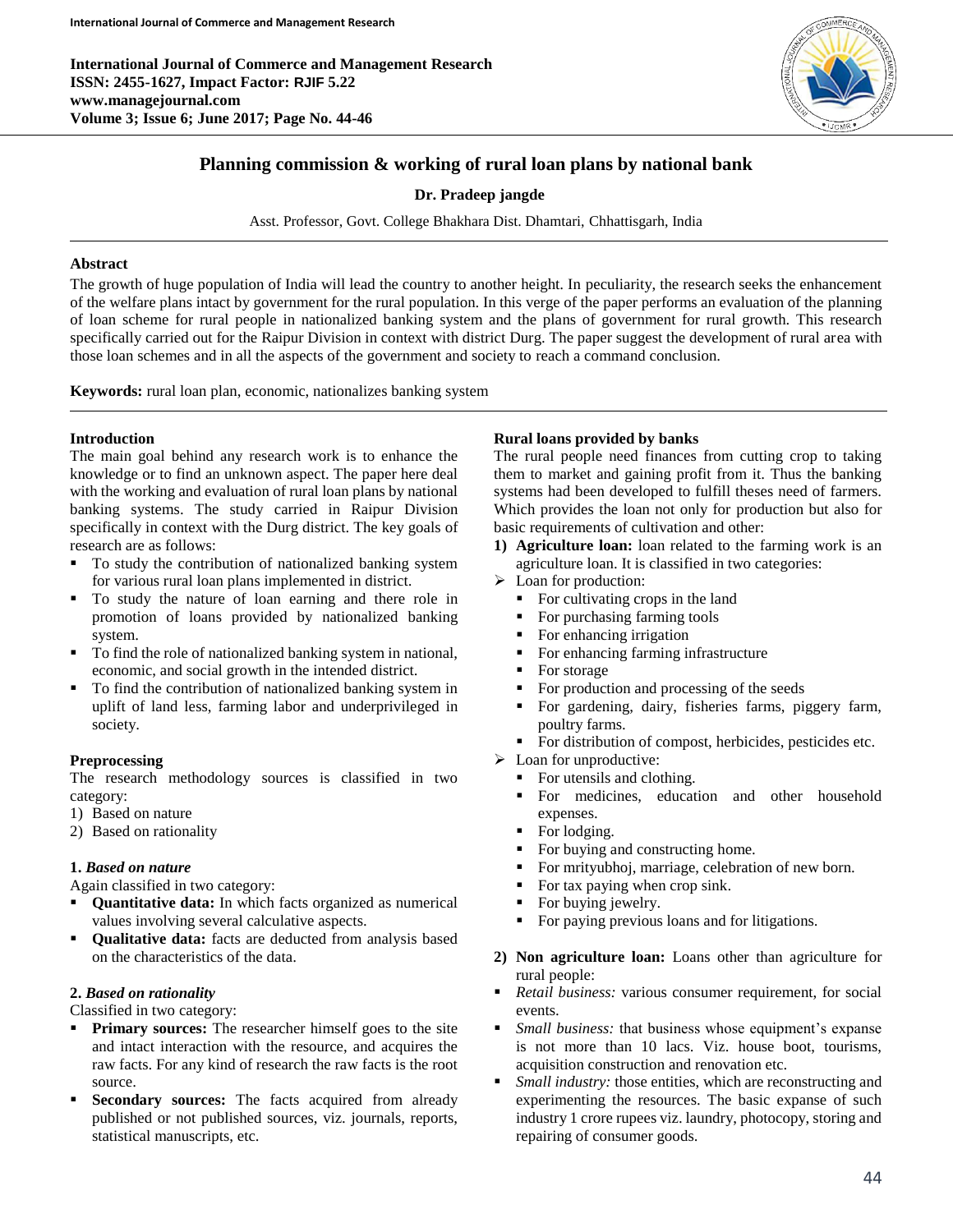- *Educational loan:* Different educational courses chosen by people the bank provides loan accordingly. For courses in India upto 7.50 lacs and for overseas courses upto 15 lacs amount loan is provided by the bank.
- **Home loan**
	- $\checkmark$  Direct finance: Upto 5 lacs rupees loan for building house and 1 lacs rupees for renovation of old house.
	- $\checkmark$  Indirect loan: upto 3 lacs rupees loan are provided to the government agencies for constructing new houses or resettling slums.

#### **Case Study- Economical planning five year plans in INDIA** Goals achieved in different five year plan:

- **First plan:** raising India economic by resettling refugees and providing food to them, eliminating inflation and total growth of the country.
- **Second plan:** Industrial development, and basic industrialization.
- **Third plan:** agricultural Development and basic industrialization.
- **Fourth Plan:** National income is elevated up to 5.5 % average, growth of underprivileged and elimination of poverty.
- **Fifth plan:** elimination of poverty, and achievement of higher development rates.
- **Sixth plan:** Agricultural development and development of small industries for employment opportunities.
- **Seventh Plan:** increase in food products, employment and quality of production.
- **Eighth Plan:** improving economy as well as fiscal economy.
- **Ninth Plan:** Agriculture and rural growth.
- **Tenth Plan:** 'Monitor able targets' for few key indicators of development.
- **Eleventh Plan:** "Towards Faster & More Inclusive
- **Growth.**
- **Twelfth Plan:** Faster, Sustainable, and More Inclusive Growth.

| Plan                | <b>Outlay</b> – Total | <b>Expenditure - Total</b> |
|---------------------|-----------------------|----------------------------|
| First Plan*         | 2069                  | 1960                       |
| Second Plan         | 4800                  | 4673                       |
| Third Plan          | 7500                  | 8577                       |
| Fourth Plan         | 15901                 | 15779                      |
| Fifth Plan          | 38853                 | 39426                      |
| Sixth Plan          | 97500                 | 109292                     |
| Seventh Plan        | 180000                | 218730                     |
| Eight Plan          | 434100                | 527012                     |
| Ninth Plan          | 859200                | 705818                     |
| Tenth Plan          | 1525639               | 1249322                    |
| Eleventh Plan       | 3644719               | 2862029                    |
| <b>Twelfth Plan</b> | 80,50,124             | <b>NA</b>                  |

**Table 1:** Plannin Outlay (in Crore)

*Source***:** national survey sample



#### **Fig 1**

#### **Conclusion**

The analysis here shows the line char of outlay and expenditure of the five years plan. We can observe the elevation form 1st plan to  $12<sup>th</sup>$  plan from 2069 crore of outlay to 80,50,124 crore. There is a respective elevation in the expenditure from 1st plan to the 12th plan. Most importantly in context with the paper in each five years plan, the planning commission have demarcated the development of the rural growth as very important aspect. Thus, there are always a revised agenda in every plan in the field of agriculture as well as economic development.

#### **References**

- 1. Jain BM. Research Methodology Research Publication, Jaipur version. 1989.
- 2. Jayanti Prasad Nautiyal. National Agriculture and Rural Development Bank New Delhi. 1991.
- 3. Subah Singh Yadav. New Concepts of Rural Growth, Manak publication private limited, New Delhi. 1994.
- 4. Tanan ML. Data Banking Law and Practice in India19th edition. 1997, 2.
- 5. Panikar PG. Rural Saving in India, Somaiya Publication, Pvt. Ltd., Mumbai. 1970.